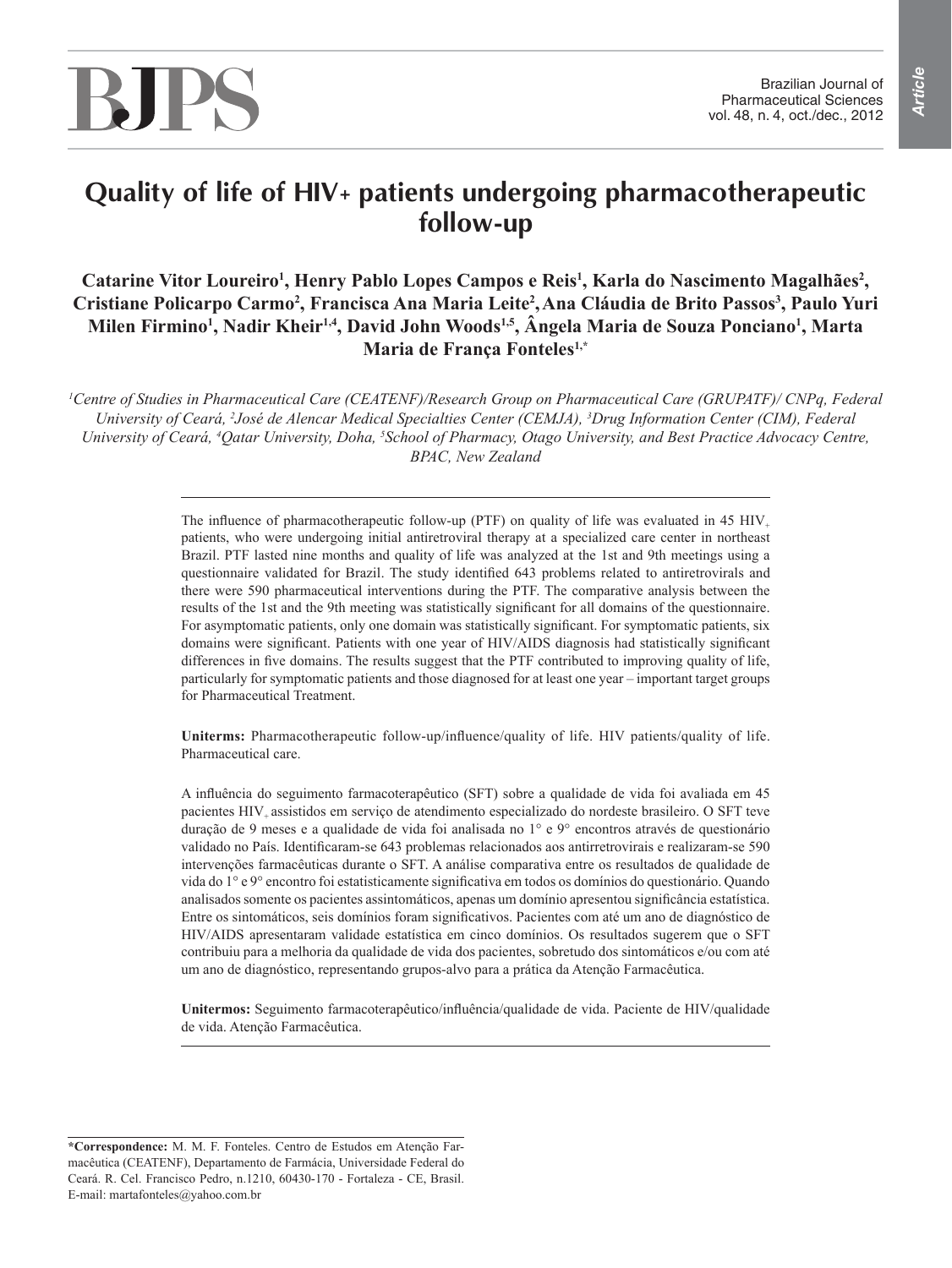## **INTRODUCTION**

The first case of AIDS, a disease caused by the human immunodeficiency virus (HIV), was identified over 25 years ago; since then, there has been a significant decrease in morbidity and mortality among HIV-infected people as a result of improvement in access to care, prophylaxic treatment for opportunistic infections and antiretroviral therapy (ART) (Aberg *et al.,*2009).

The Brazilian STD/AIDS program has become internationally recognized for its widespread use of, and access to, antiretroviral therapy, and for the improvements it has achieved in the indicators of morbidity, mortality and quality of life. However, the profile of the disease has now become chronic-degenerative (Brasil, 2008).

Although ART has undoubtedly positive effects (it promotes a profound and constant suppression of HIV replication, restores immune function, reduces morbidity and mortality and promotes positive therapeutic outcomes for patients infected with HIV (Palella *et al.,* 1998), there are numerous factors that can hamper the achievement of desired goals, including the pathogenicity of the virus strain, a patient's basal levels, the appearance of resistance and non-adherence to treatment (Chesney, Morin, Sherr, 2000; Bartlett, 2002). Additionally, some people that have received antiretroviral therapy for a long period, live with the effects of drug toxicity such as lipodystrophy, and coinfections - Hepatitis B or C - (Brasil, 2008).

Antiretroviral treatment has many factors that can hinder adherence: the use of more than one drug, a regimen involving more than one dose per day, the presence of adverse effects, prolonged treatment and asymptomatic patients (Chesney, Morin, Sherr, 2000; Walsh *et al.,* 2001). These drawbacks of antiretroviral therapy directly interfere with the quality of life of HIV-infected patients.

According to the literature review by Canini *et al.* (2004), most studies that assess quality of life have been developed in the U.S. or developed countries; however, in recent years, scientists have recognized the need for worldwide research on this subject, including in Brazil, where epidemiological data have shown a significant number of people are affected by this disease.

In 2003, the *American Society of Health-System Pharmacists* (ASHP) produced a document with recommendations for the main fields of pharmacist practice within the health care team, emphasizing the pharmacist's role in the care of patients with HIV infection.

Among the recommendations are: 1. Systematic evaluation of interactions, adherence and adverse effects; 2. Actions related to the monitoring process of pharmacotherapy, with the detection, prevention and resolution of other problems related to drug indication, effectiveness and safety; 3. Recognition and prevention of opportunistic infections and other potential clinical complications; 4. Education and prevention in public health, and 5. Forwarding of information and recommendations on the correct use of antiretroviral drugs, emphasizing the process of taking these drugs.

These recommendations constitute one of the areas of pharmaceutical professional practice: Pharmaceutical Care. Pharmacotherapeutic follow-up, one of the macrocomponents of Pharmaceutical Care, is carried out by the pharmacist as a process of systematic work and documented in order to optimize the therapeutic results of patients who are already undergoing medical care.

The aim of this study was to analyze the influence of pharmacotherapeutic follow-up on quality of life of HIV positive patients who are starting antiretroviral therapy, and are treated by the Pharmaceutical Care program at a specialized service in northeast Brazil.

## **MATERIAL AND METHODS**

This is prospective controlled intervention study, in which each patient served as his own control, was developed using Pharmacotherapeutic Follow-up (PTF) of patients with STD/HIV treated at an outpatient pharmacy at a specialized medical center in Fortaleza, Ceará, during the period from November 2008 to August 2010.

The PTF, with a duration of nine months, was based on monthly meetings; there was a total of nine meetings with each patient, which were carried out in line with the Dáder method (Machuca, Fernández-Limos, Faus, 2003), and involved the following steps: 1 . invitation to receive the service; 2. initial interview; 3. Situational diagnosis; 4. study phase; 5. global assessment; 6. pharmaceutical intervention and 7. evaluation of results.

The patients were invited to participate in the PTF when they attended the pharmacy to start antiretroviral therapy, which was medically indicated. The study included patients who: had never been treated with antiretroviral drugs; began therapy during the study period; were aged over 18 years; had not participated in any pharmaceutical intervention study; and agreed to participate. Exclusion criteria were: patients who were not in a condition to reply to questions during interviews and pregnant women (who were referred to a different unit for specialized health).

The study was approved by the Ethics Committee in Research of the Federal University of Ceará - UFC (protocol number: 191/08). When the invitation was accepted, an individual interview was carried out during which explanations of the study were provided and a consent form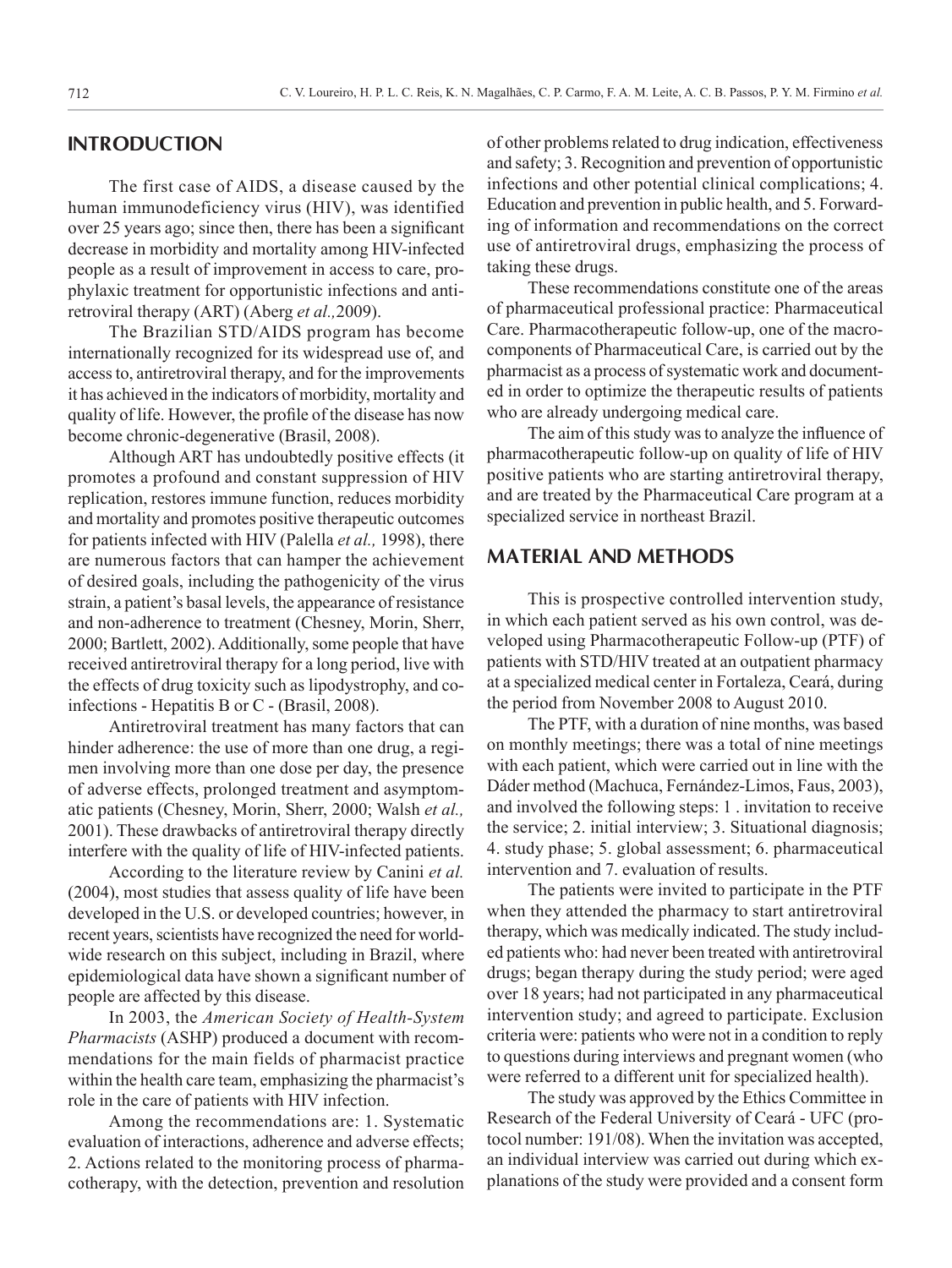signed. The interviews were conducted by the pharmacist of the health care unit with the help of an academic from the Pharmacy course at UFC. The interviewers received prior training by the Centre of Studies in Pharmaceutical Care (CEATENF-UFC).

The collection of data on sociodemographic (gender, age, marital status, education, individual income) and clinical variables (time of diagnosis and presence of signs/ symptoms at the start of therapy) was carried out using the questionnaire that had been prepared by CEATENF after meetings and focus groups. The Drug-Related Problems (DRPs) and pharmaceutical interventions were recorded and classified according to the Second Consensus of Granada (Santos *et al.,* 2004; Sabater *et al.,* 2005). More than one problem related to the antiretroviral drugs and interventions could be identified for a single patient.

The assessment of quality of life was divided into two phases: at the beginning (1st meeting) and at the end of PTF (9th meeting), using the instrument of Ware and Sherbourne (1992) according to the translation and validation to Brazilian-portuguese language by Ciconelli *et al.* (1999).

The instrument includes eight domains (physical functioning, role limitation due to physical health, bodily pain, general health perceptions, vitality, social functioning, role limitations due to emotional problems and mental health) and, for each area, a score was obtained by applying a scale measure with values from 0 to 100, where zero corresponds to the worst result and one hundred, to the best result (Siqueira, 2005).

Data regarding the clinical and socioeconomic profiles, DRP and pharmaceutical intervention were entered into an *Excel 2007* database*,* and analyzed descriptively, represented by tables and/or graphs. For the results regarding quality of life, a comparison between the initial and final profiles was carried out using the paired Student's t test, and the Kolmogorov-Smirnov test was used to verify the normality of the scores. The Wilcoxon test was used for samples with less than 30 individuals that did not pass the normality test. The program Sigma Plot, version 10.0, was used for the statistical analysis of quality of life, with a significance level of 5%.

#### **RESULTS**

A total of 47 of the HIV + patients treated at the Unit during the study period fulfilled the requirements to participate in the project, but one patient died before the end of treatment and another abandoned the treatment, only returning after the end of the period for the PTF. Excluding these losses, the study worked with a sample of 45 patients.

The clinical and socioeconomic profile of these patients is presented in Table I. Most were male (62.2%) with a mean age of 37.04 years (SD=11.47), a "single" marital status and a schooling level that was "incomplete primary" or "complete secondary". As for individual income, 42.2% reported having an income between 1 to 2 minimum wages, which at the time of study ranged from R\$ 415.00 to R\$ 510.00. Regarding the signs and symptoms, 16 patients (35.6%) reported, at the time of first interview, that they were asymptomatic, and 29 (64.4%) reported already showing signs/symptoms of HIV infection. Regarding the time of diagnosis, more than half of patients (55.6%) had received a diagnosis of HIV infection within the previous 12 months.

The study identified 643 problems related to antiretrovirals. The main problems were "security", mainly referring to the occurrence of adverse reactions (58%, n=373) and the "necessity" for drugs, particularly related to the non-compliance to treatment/adherence problems  $(27.4\%, n=176)$ . Issues that were classified as "effectiveness", related to the dose of antiretroviral drugs (in this case, underdosing) were also identified  $(12.9\%, n = 83)$ .

There were 590 pharmaceutical interventions during the follow-up. Of these, 469 could be classified according to Sabater, and were distributed in the following categories: "intervention regarding dosage" (19.6%,  $n = 92$ ), "change in pharmacological strategy"  $(13.7\%, n = 64)$ and "intervention in the education" of patients (66.7%,  $n = 313$ ). Another 121 interventions were carried out, but these did not fit into the Sabater categories and were related to referrals to other professionals and support over biopsychosocial aspects.

When analyzing the data for question  $N^{\circ}$  2, which deals with the comparative evaluation between the current health status and that of one year ago, the most frequent response among respondents before the PFT was: "About the same as one year ago" (28.9%).

After the pharmacotherapy monitoring, 24 patients responded: *"Much better now than one year ago",* (53.3%). Another important fact is that before the followup, some patients  $(15.6\%, n=7)$  responded to the above item as: *"Much worse now than one year ago",* while at the end of the study, no participant had this response to question No. 2 (Figure 1).

The analysis of data from the quality of life questionnaire domains, considering both symptomatic and asymptomatic patients, revealed that the differences between the means were statistically significant for all the domains. Furthermore, the mean values obtained at the 9<sup>th</sup> meeting were always higher than those from the 1<sup>st</sup> meeting (Figure 2).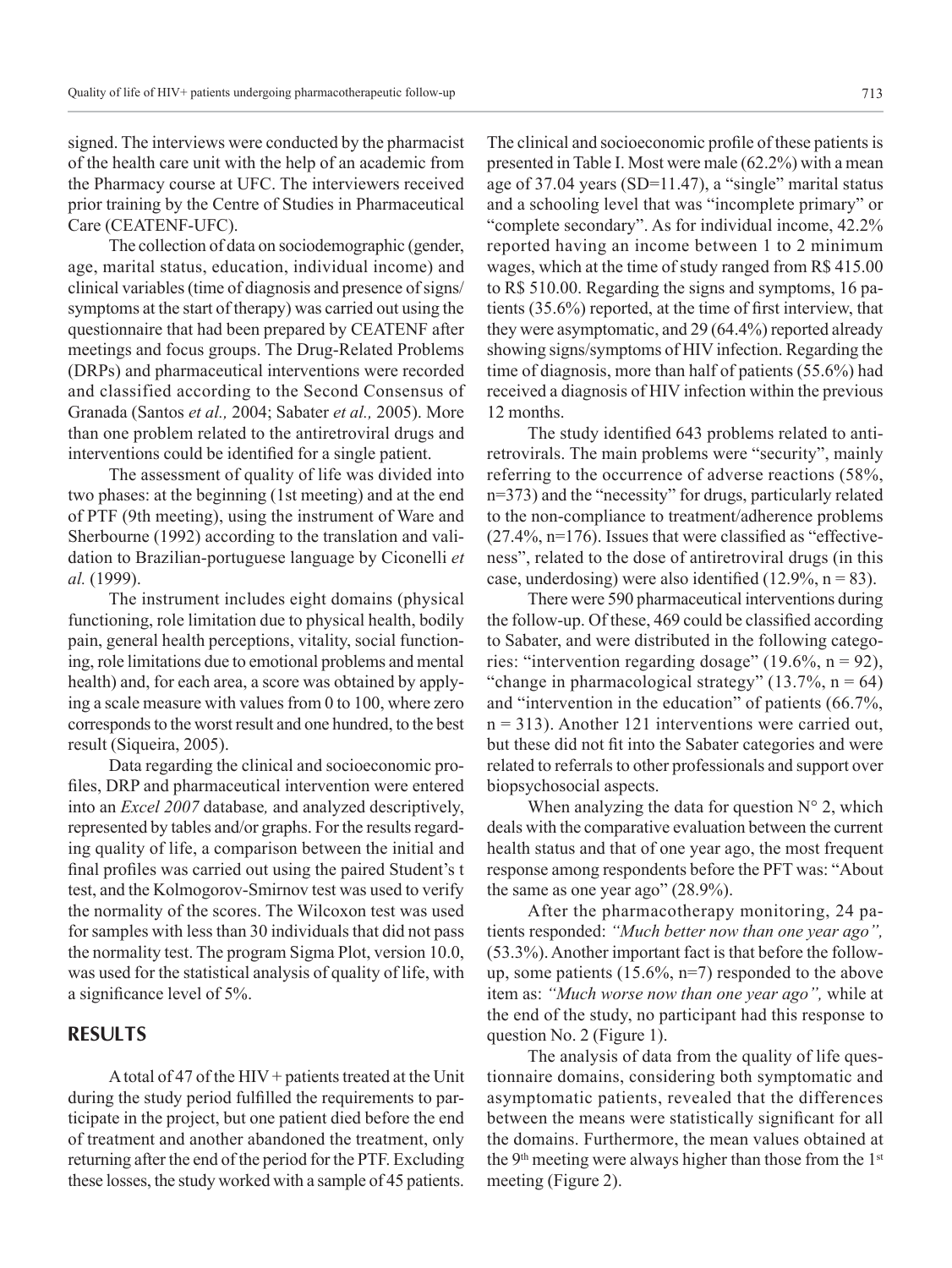**TABLE I** - Distribution of socioeconomic and clinical profiles of HIV + patients under pharmacotherapeutic follow-up at a specialized treatment center<sup>a</sup> ( $N = 45$ )

| Variable                      | Frequency        | Percent (%) |
|-------------------------------|------------------|-------------|
| Gender                        |                  |             |
| Male                          | 28               | 62.2        |
| Female                        | 17               | 37.8        |
| Age                           |                  |             |
| 20 to 30 years                | 15               | 33.3        |
| $30 <$ age $<$ 40 years       | 15               | 33.3        |
| $40 <$ age $<$ 50 years       | 9                | 20          |
| $50 <$ age $< 60$ years       | $\overline{4}$   | 8.9         |
| More than 60 years old        | 2                | 4.5         |
| <b>Marital Status</b>         |                  |             |
| Single                        | 23               | 51.1        |
| Married                       | 6                | 13.4        |
| Divorced / Separated          | 5                | 11.1        |
| Widower                       | 1                | 2.2         |
| Stable Relationship           | 10               | 22.2        |
| Education                     |                  |             |
| Illiterate                    | 1                | 2.2         |
| Reading and writing           | 1                | 2.2         |
| Incomplete primary            | 15               | 33.3        |
| Complete primary              | 8                | 17.9        |
| Incomplete high school        | $\overline{2}$   | 4.4         |
| Complete high                 | 14               | 31.2        |
| Incomplete higher             | $\overline{2}$   | 4.4         |
| Complete higher               | $\overline{2}$   | 4.4         |
| Individual income (in minimum |                  |             |
| wages - mw)                   |                  |             |
| No income                     | 13               | 28.9        |
| $< 01$ mw                     | $\overline{4}$   | 8.9         |
| $01-02$ mw                    | 19               | 42.2        |
| $02-03$ mw                    | 6                | 13.4        |
| 03-04 mw                      | 1                | 2.2         |
| $04-05$ mw                    | $\boldsymbol{0}$ |             |
| $> 05$ mw                     | 2                | 4.4         |
| Diagnosis time                |                  |             |
| Up to 1 year                  | 25               | 55.6        |
| $1 \leq$ time $\leq$ 3 years  | 10               | 22.2        |
| $3 \leq t$ ime $\leq 5$ years | 7                | 15.5        |
| Unable to provide             | 3                | 6.7         |
| Signs / symptoms              |                  |             |
| Asymptomatic                  | 16               | 35.6        |
| Symptomatic.                  | 29               | 64.4        |

Source: Direct research-<sup>a</sup> José de Alencar Medical Specialties Center, Fortaleza, Ceará, Nov/2008- Aug/2010

Question n° 2: Compared to one year ago, how would you rate your health in general now?



**FIGURE 1** - Distribution of responses to question No. 2 of the quality of life questionnaire applied to all patients before and after the PFT ( $n = 45$ ). Specialized treatment center<sup>a</sup>, Fortaleza, Ceará, Nov/2008 - Aug/2010. a the José de Alencar Medical Specialties Center.



**FIGURE 2** - Comparison between the mean values of the domains of the quality of life questionnaire for all patients before and after the PTF ( $N = 45$ ), Specialized treatment center<sup>a</sup>, Fortaleza, Ceará, Nov/2008 - Aug/2010. The paired Student t test was carried out for all domains. \* P < 0.05. a the José de Alencar Medical Specialties Center.

The data was also analyzed by separating the symptomatic patients from the asymptomatic patients. For the asymptomatic patients, the means found for the 9th follow-up visit were always higher than or equal to the values obtained at the 1st meeting; however, only the domain "General Health Perceptions" showed a statistically significant difference between the values obtained before and at the end of the PTF  $(p = 0.022)$ .

For the data referring only to symptomatic patients, the mean values were also all higher at the end of the PFT than during the 1st moment (Table II) and six domains of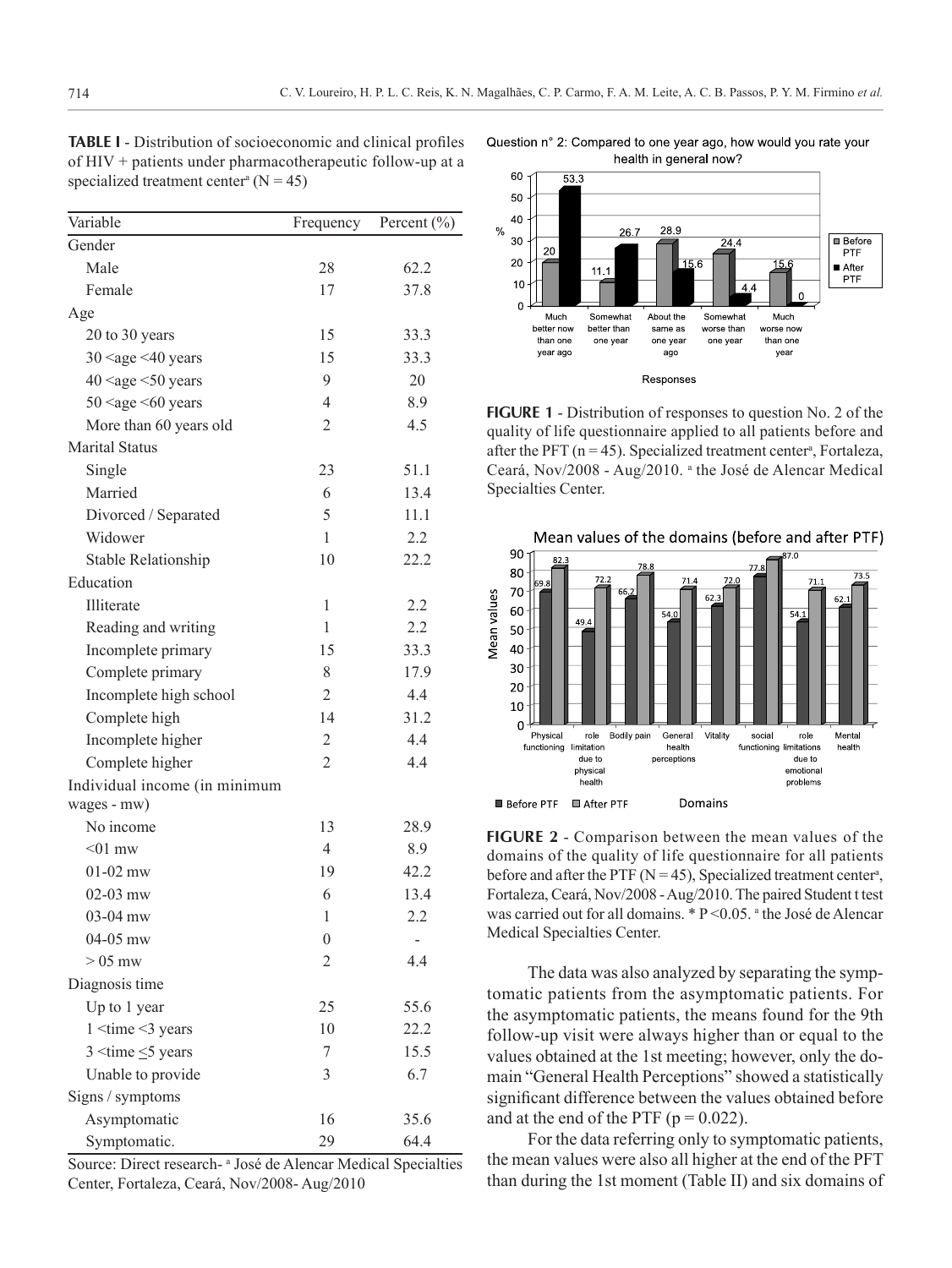|                                           | Symptomatic patients |          |           |        |        |           |                    |
|-------------------------------------------|----------------------|----------|-----------|--------|--------|-----------|--------------------|
| Domains                                   | Before the PTF       |          | After PTF |        |        | * p value |                    |
|                                           | Mean                 | Median   | <b>SD</b> | Mean   | Median | <b>SD</b> |                    |
| <b>Physical Functioning</b>               | 65.172               | 75       | 31.124    | 81.897 | 95     | 23.957    | 0.005 <sup>a</sup> |
| Role Limitation due to Physical Health    | 34.483               | $\theta$ | 45.520    | 64.655 | 100    | 45.570    | 0.009 <sup>b</sup> |
| <b>Bodily Pain</b>                        | 64.483               | 74       | 34.494    | 76.379 | 100    | 34.808    | 0.076 <sup>b</sup> |
| <b>General Health Perceptions</b>         | 49.979               | 54       | 29.504    | 67.724 | 77     | 29.446    | 0.006a             |
| Vitality                                  | 58.966               | 60       | 25.508    | 68.966 | 70     | 18.916    | 0.033 <sup>a</sup> |
| <b>Social Functioning</b>                 | 73.276               | 87.5     | 32.686    | 82.759 | 100    | 24.643    | 0.167 <sup>b</sup> |
| Role Limitation due to Emotional Problems | 37.928               | $\theta$ | 47.745    | 64.362 | 100    | 46.232    | 0.005 <sup>b</sup> |
| Mental Health                             | 57.793               | 60       | 25.603    | 71.103 | 72     | 22.574    | 0.011 <sup>a</sup> |

**TABLE II** - Distribution of means, medians and standard deviations (SD) obtained for the domains of the quality of life questionnaire applied at the 1st and 9<sup>th</sup> PTF meeting for symptomatic HIV <sub>+</sub> patients (n=29). Specialized treatment center <sup>c</sup>, Fortaleza, Ceará

Source: Direct Research Specialized treatment center <sup>c</sup>, Fortaleza, Ceará, Nov/2008 - Aug/2010. \* Level of significance p <0.05. <sup>a</sup> The paired Student t test was carried out. <sup>b</sup> The Wilcoxon test was carried out. <sup>c</sup> the José de Alencar Medical Specialties Center

the questionnaire had a statistically significant difference between the initial and final mean or median: "Physical Functioning" (p=0.005); "Role Limitations due to Physical Health" ( $p = 0.009$ ); "General Health Perceptions" ( $p=0.006$ ); "Vitality" ( $p=0.033$ ); "Role limitation due to emotional problems" (p=0.005); and "Mental Health"  $(p=0.011)$ .

Regarding the time of diagnosis, separate analyses were carried out, separating the patients into three groups. The first group included patients who claimed to have up to one year of diagnosis of HIV infection. Regarding the domains of the applied instrument, at the 9<sup>th</sup> follow-up visit, this group presented means that were higher than at the beginning of monitoring (Table III), with statistically significant differences between the initial and final means and medians for the domains: "Physical Functioning" ( $p = 0.002$ ); "General Health Perceptions" ( $p < 0.001$ ); "Vitality" (p=0.049);"Role Limitations due to Emotional Problems" ( $p=0.016$ ); and "Mental Health" ( $p=0.026$ ). The domain "Role limitations due to Physical Health" had a borderline p-value.

The second and third groups (that respectively included, patients with a diagnosis of more than one year but less than three years, and patients with a diagnosis of more than three years) had higher mean values at the end of the PFT, when compared with baseline values. However, in both groups, there were no significant differences between the initial and final means and medians in any of the domains of the quality of life questionnaire.

#### **DISCUSSION**

In recent years, the profile of people infected by HIV has changed (Nunes *et al.,* 2008, Rodrigues *et al.,* 2010).

**TABLE III** - Distribution of means, medians and standard deviations (SD) obtained for the domains of the quality of life questionnaires used in the 1st and 9th PTF for patients with one year of diagnosis (n=25) Specialized Treatment Center, Fortaleza, Ceará

|                                           | Up to 1 year of diagnosis |        |           |           |        |           |                      |
|-------------------------------------------|---------------------------|--------|-----------|-----------|--------|-----------|----------------------|
| Domains                                   | <b>Before PTF</b>         |        |           | After PTF |        |           | * p value            |
|                                           | Mean                      | Median | <b>SD</b> | Mean      | Median | <b>SD</b> |                      |
| <b>Physical Functioning</b>               | 73.8                      | 80     | 25.831    | 91        | 100    | 14.361    | $0.002$ <sup>a</sup> |
| Role Limitation due to Physical Health    | 56                        | 75     | 44.651    | 78        | 100    | 39.078    | 0.051 <sup>b</sup>   |
| <b>Bodily Pain</b>                        | 70.72                     | 72     | 27.923    | 85.36     | 100    | 27.236    | 0.057 <sup>b</sup>   |
| General Health Perceptions                | 58.6                      | 72     | 28.362    | 80.92     | 87     | 19.278    | $< 0.001$ b          |
| Vitality                                  | 68                        | 65     | 21.311    | 76.4      | 85     | 20.079    | $0.049$ <sup>a</sup> |
| Social Functioning                        | 80                        | 100    | 28.868    | 89        | 100    | 22.044    | 0.216 <sup>b</sup>   |
| Role Limitation due to Emotional Problems | 59.99                     | 100    | 48.113    | 79.996    | 100    | 38.493    | 0.016 <sup>b</sup>   |
| Mental Health                             | 69.12/                    | 80     | 21.742    | 80.08     | 84     | 20.037    | $0.026$ <sup>a</sup> |

Source: Source: Direct Research Specialized Treatment Center<sup>c</sup>, Fortaleza, Ceará, Nov/2008 - Aug/2010. \* Level of significance p <0.05. A The paired Student t test was carried out. <sup>b</sup> The Wilcoxon test was carried out. C the José de Alencar Medical Specialties Center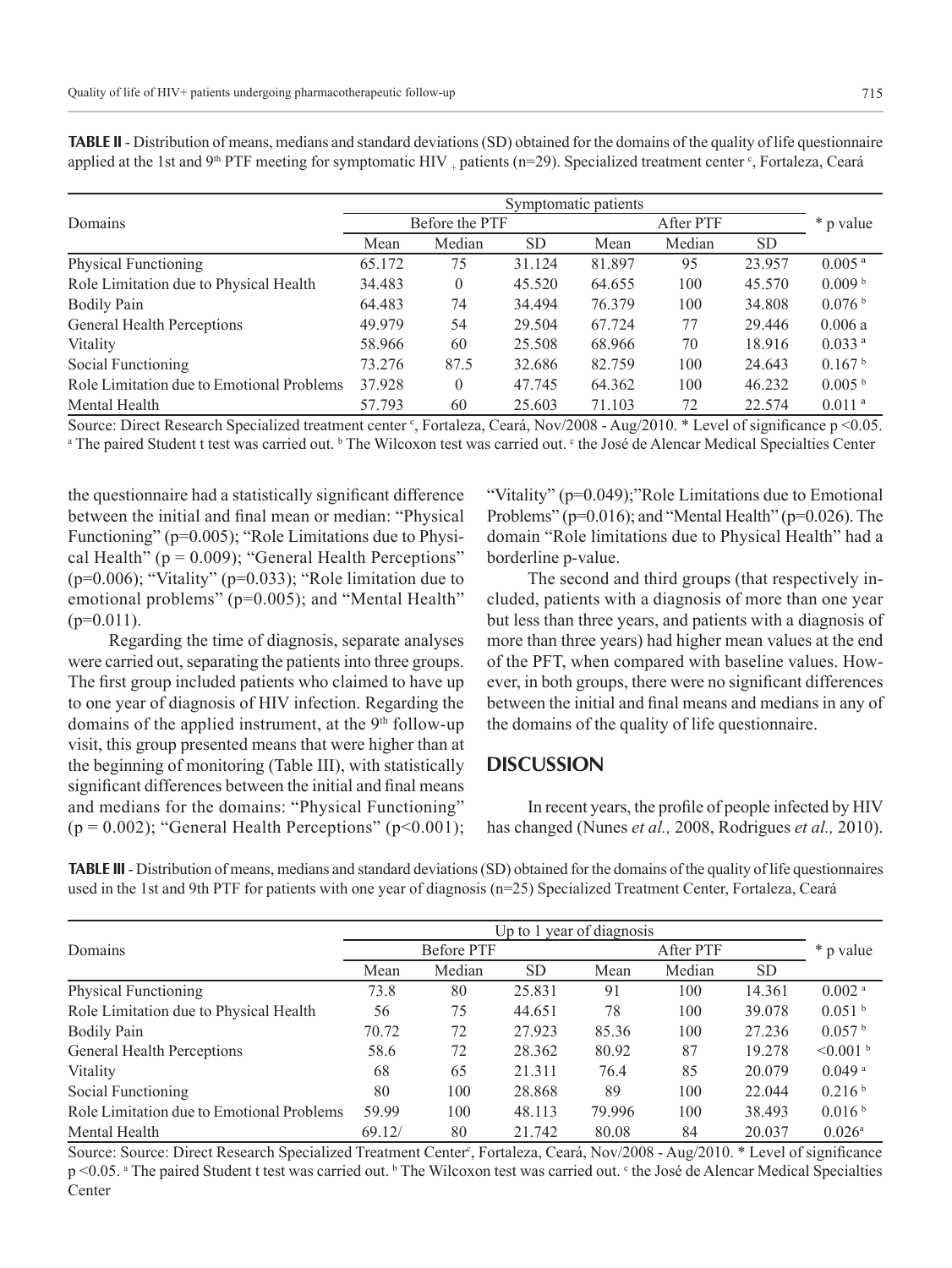The profile of the participants of this study presented clinical and socioeconomic characteristics similar to those observed in other studies (Seidl *et al.,* 2007; Saldanha, Andrade, Beck, 2009). The majority of patients interviewed were male, and the male-to-female ratio was 1.6:1, which is in line with a recent survey by the Ministry of Health, which revealed that, in Brazil, this ratio has been decreasing over the years and has stabilized at 1.5:1 since 2002 (Brasil, 2009). Regarding their age, also according to the records of the Ministry of Health, the majority of AIDS cases reported from 1980 to 2009 was concentrated in the age group 25-49 years. The patients enrolled in this study had a mean age of 37 years.

The majority of patients had a low level of schooling and income, which shows that there is a need to adopt measures and simple language throughout the development of the Pharmaceutical Care program for these patients. Regarding marital status, the study had a higher percentage of singles.

The profile of the patients in this study partially agrees with the profile of patients in the study by Seild *et al.* (2007), which involved 110 HIV + patients. In the study by Seild, the number of singles was equal to those who live with a spouse or partner, 36.7% for each one.

The significant number of problems related to antiretroviral drugs and pharmaceutical interventions during the study reinforces the importance of PTF for the detection, resolution and prevention of problems related to therapy and the role of the pharmacist in the planning of care and treatment for each patient as part of a multidisciplinary team. In this study, problems of adherence to ART and adverse reactions were the most common problems related to specific pharmacotherapy. These issues hamper the clinical management of patients and the achievement of positive outcomes and have been observed in several other studies (Walsh *et al.,* 2001; Bartlett, 2002; Padua *et al.,* 2007; Guimarães *et al.,* 2008). The pharmaceutical interventions were focused on the category "Patient Education", in line with the profile of the patients, and consisted of educational measures that stress the importance of drug therapy and adherence to it.

The questionnaire translated and validated by Ciconelli *et al.* (1999) to evaluate the quality of life of patients in the study was chosen because this type of generic instrument can accurately assess all significant aspects related to health and show the impact of a disease on a particular individual (Ciconelli *et al.,* 1999; Fayers, Machin, 2000).

Question No. 2 of the questionnaire assessed current health status and baseline status (one year previously), and the vast majority of responses had higher values at the end of the PTF when compared to those obtained at the first visit. This shows that, at the end of the study, most patients considered their health to be better than before starting the follow-up.

The final means of the eight domains of the questionnaire were always higher than the initial means. At the first PTF meeting, the domains "Social Functioning", "Physical Functioning" and "Bodily Pain" had the highest means. At the end of PFT, these domains had the best results when compared to the other areas.

The study carried out by Romeo *et al.* (2009) found that pharmaceutical interventions during the PTF of  $HIV_{+}$ pregnant women were effective and helped reduce symptoms due to inadequate pharmacotherapy and contributed to the quality of life of patients.

When a distinction was made between asymptomatic and symptomatic patients, the latter had better results at the end of PTF, with a statistically significant difference for six domains, whereas among asymptomatic patients, only the domain "General Health Perceptions" was significant. This can be attributed to the fact that since they did not have any symptoms at the start of ART and during follow-up, and because the indication at the initiation of therapy was mainly determined by the results of a CD4+ cells count, the changes in quality of life were "minimal", since the treatment significantly reduces the progression of infection.

In contrast, when analyzing the patients who were symptomatic when they started ART and pharmacotherapeutic follow-up, it is easy to detect the improvement in the quality of life from the minimization and / or termination of the signs and symptoms after a few months of treatment and monitoring. It is worth emphasizing that the group of asymptomatic patients was smaller than the symptomatic group, which could explain a lack of statistically significant changes in the asymptomatic group.

As for the time of diagnosis, cross-sectional studies (Reis, 2008; Santos, França Júnior, Lopes, 2007) have demonstrated that individuals with a more recent diagnosis have lower scores in relation to certain domains of the questionnaires used in assessments of quality of life.

In this study, the group of patients with less than a year of diagnosis had the lowest scores for quality of life in the first meeting, a result that is consistent with other studies; however, after PTF, the quality of life of these patients improved, with statistical differences between the initial and final means or medians and statistical validity in five domains. This reinforces the idea that PTF contributes to improving the quality of life.

It is believed that individuals with a longer time of knowledge of the infection are more adapted to the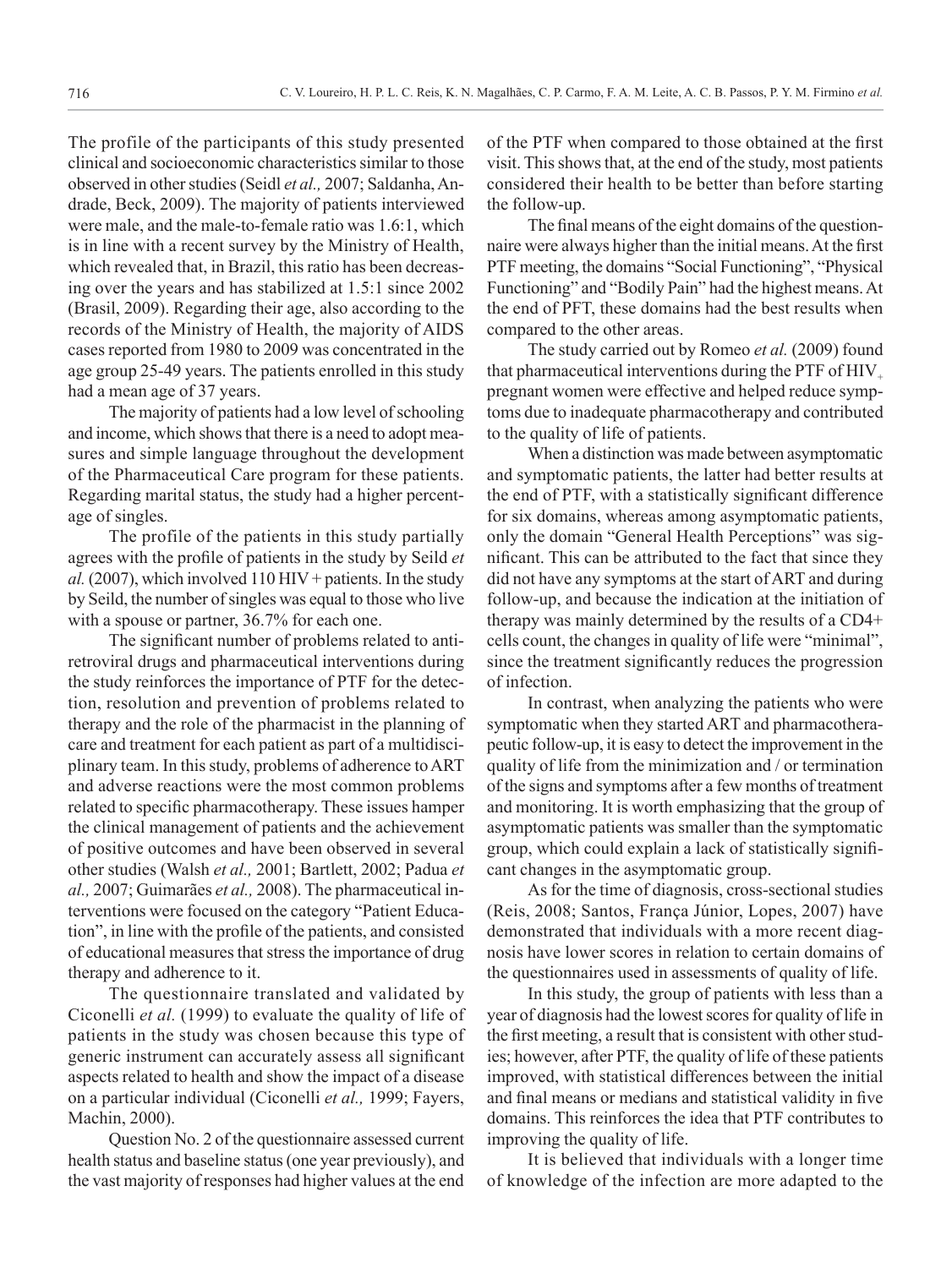changes resulting from HIV seropositivity (Reis, 2008), and present lower changes in the perception of quality of life throughout follow-up.

The results obtained in this study point towards a positive influence of pharmacotherapeutic follow-up on the quality of life of patients with HIV. It must be noted that the study population consisted of patients starting antiretroviral therapy, and thus represents a more specific population.

Furthermore, these satisfactory and significant results of the process of care were observed with only nine months of follow-up. Some authors report that a minimum of 12 months of PTF (Mazroui *et al.,* 2009; Clifford *et al,* 2005)*,* are needed to achieve beneficial results on the quality of life. Also, it is important to note that since the study was carried out at a specialized care center, which fits into the secondary level of health care, this suggests that pharmaceutical care programs can be more successful at this level of attention. One of the possible factors for this success is the facility of multidisciplinary access, integration and interaction in the planning of care and present and active participation of the pharmacist in specialized care.

### **CONCLUSION**

Pharmacotherapeutic follow-up is developed through the detection, resolution and prevention of drugrelated problems and by carrying out pharmaceutical interventions. The results of this study suggest that PTF may be able to contribute to improving the quality of life of HIV patients, undergoing early antiretroviral therapy, especially for patients who were symptomatic and/or with up to one year of diagnosis; these represent important target groups for the practice of pharmaceutical care at a secondary health care level. However, more researches are needed to reinforce the results obtained, including studies using control groups.

#### **REFERENCES**

ABERG, J.A.; KAPLAN, J.E.; LIBMAN, H.; EMMANUEL, P.; ANDERSON, J.R.; STONE, V.E.; OLESKE, J.M.; CURRIER, J.S.; GALLANT, J.E. Primary care guidelines for the management of persons infected with human immunodeficiency virus: 2009 update by the HIV Medicine Association of the Infectious Diseases Society of America. *Clin. Inf. Dis.*, v.49, n.5, p.651-681, 2009.

- AL MAZROUI, N.R.; KAMAL, M.M.; GHABASH, N.M.; YACOUT, T.A.; KOLE, P.L.; MCELNAY, J.C. Influence of pharmaceutical care on health outcomes in patients with Type 2 diabetes mellitus. *Braz. J. Clin. Pharm*., v.67, n.5, p.547-557, 2009.
- AMERICAN SOCIETY OF HOSPITAL PHARMACY. ASHP statement on the pharmacist's role in the care of patients with HIV infection. *Am. J. Health-Syst. Pharm*., v.60, n.19, p.1998-2003, 2003.
- BARTLETT, J.A. Addressing the challenges of adherence. *J. Acquir. Immune Defic. Syndr*., v.29, n.1, p.2-10, 2002.
- BRASIL. Ministério da Saúde. Programa Nacional de DST e AIDS. *Recomendações para terapia anti-retroviral em adultos infectados pelo HIV*. Brasília: Ministério da Saúde, Secretaria de Vigilância em Saúde, 2008. 244 p.
- BRASIL. Ministério da Saúde. *Boletim Epidemiológico* – AIDS e DST. Ano VI –  $n^{\circ}$  1 –  $27^{\circ}$  a  $52^{\circ}$  – semanas epidemiológicas – julho a dezembro de 2008; 01ª a 26ª – semanas epidemiológicas – janeiro a junho de 2009. Ministério da Saúde – Secretaria de Vigilância em Saúde – Departamento de DST, AIDS e Hepatites Virais. Available at: <www.aids.gov.br>. Accessed on: 10 nov. 2009
- CANINI, S.E.M.; REIS, R.B. DOS; PEREIRA, L.A.; GIR, E.; PELÁ, N.T.R. Qualidade de vida de indivíduos com HIV/AIDS: uma revisão de literatura. *Rev. Latino-Am. Enfermagem*, v.12, n.6, p.940-945, 2004. **Available at: <**http://www.scielo.br/pdf/rlae/v12n6/v12n6a14.pdf> Accessed on: 11 oct. 2009
- CHESNEY, M.A.; MORIN, M.; SHERR, L. Adherence to HIV combination therapy. *Soc. Sci. Med*., v.50, n.11, p.1599- 1605, 2000.
- CICONELLI, R.M.; FERRAZ, M.B.; SANTOS, W.S.; MEINÃO, I.M.; QUARESMA, M.R. Tradução para a língua portuguesa e validação do questionário genérico de avaliação de qualidade de vida SF-36 (Brasil SF-36). *Rev. Bras. Reumatol*., v.39, n.3, p.143-150, 1999.
- CLIFFORD, R.M.; DAVIS, W.A.; BATTY, K.T.; DAVIS, T.M.E. Effect of a pharmaceutical care program on vascular risk factors in type 2 diabetes. *Diabetes Care*, v.28, n.4, p.771-776, 2005.